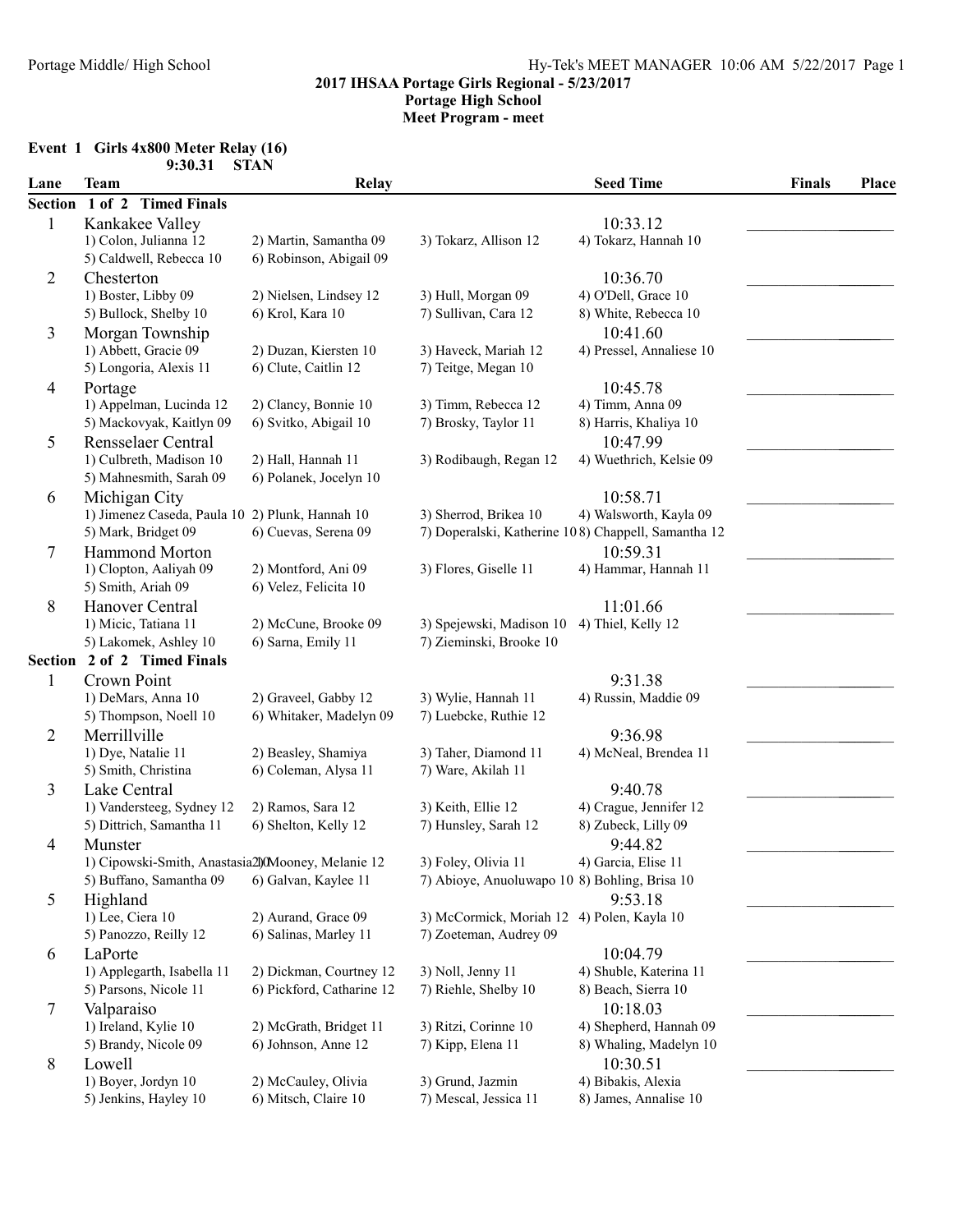Meet Program - meet

# Event 2 Girls 100 Meter Dash (16)<br>8 Advance: Top 2 Each Heat plus

| 8 Advance: Top 2 Each Heat plus Next 4 Best Times |  |            |  |  |
|---------------------------------------------------|--|------------|--|--|
|                                                   |  | 12.43 STAN |  |  |

| Lane | Name                |    | Year School          | <b>Seed Time</b> |             | <b>Prelim Time</b> | Place |
|------|---------------------|----|----------------------|------------------|-------------|--------------------|-------|
|      | Heat 1 of 2 Prelims |    |                      |                  |             |                    |       |
|      | Hubbard, Zhane      | 11 | Lake Central         | 13.08            |             |                    |       |
| 2    | Shine, Adeyah       | 10 | Munster              | 12.89            |             |                    |       |
| 3    | Bozeman, Romella    |    | Merrillville         | 12.75            |             |                    |       |
| 4    | Christian, Antonise | 12 | Gary West Side       | 12.30            | <b>STAN</b> |                    |       |
| 5.   | Benson, Kelani      | 11 | Lake Central         | 12.72            |             |                    |       |
| 6    | Lewis, Shanice      | 12 | <b>River Forest</b>  | 12.83            |             |                    |       |
|      | Anglin, Lauren      | 11 | LaPorte              | 13.04            |             |                    |       |
| 8    | McLemore, Asia      | 11 | Michigan City        | 13.54            |             |                    |       |
|      | Heat 2 of 2 Prelims |    |                      |                  |             |                    |       |
|      | Sternberg, Kennedi  | 09 | Kouts                | 13.16            |             |                    |       |
|      | Brookshire, Olexia  |    | 10 Hobart            | 12.95            |             |                    |       |
| 3    | Sizemore, Courtney  | 09 | Kankakee Valley      | 12.78            |             |                    |       |
| 4    | White, Savy         | 09 | Crown Point          | 12.64            |             |                    |       |
|      | Walther, Raegan     |    | 12 Kankakee Valley   | 12.71            |             |                    |       |
| 6    | Givens, Keyonna     | 09 | East Chicago Central | 12.79            |             |                    |       |
|      | Davis, Caiyla       |    | Merrillville         | 12.97            |             |                    |       |
| 8    | O'Neal, Janelle     | 11 | LaPorte              | 13.29            |             |                    |       |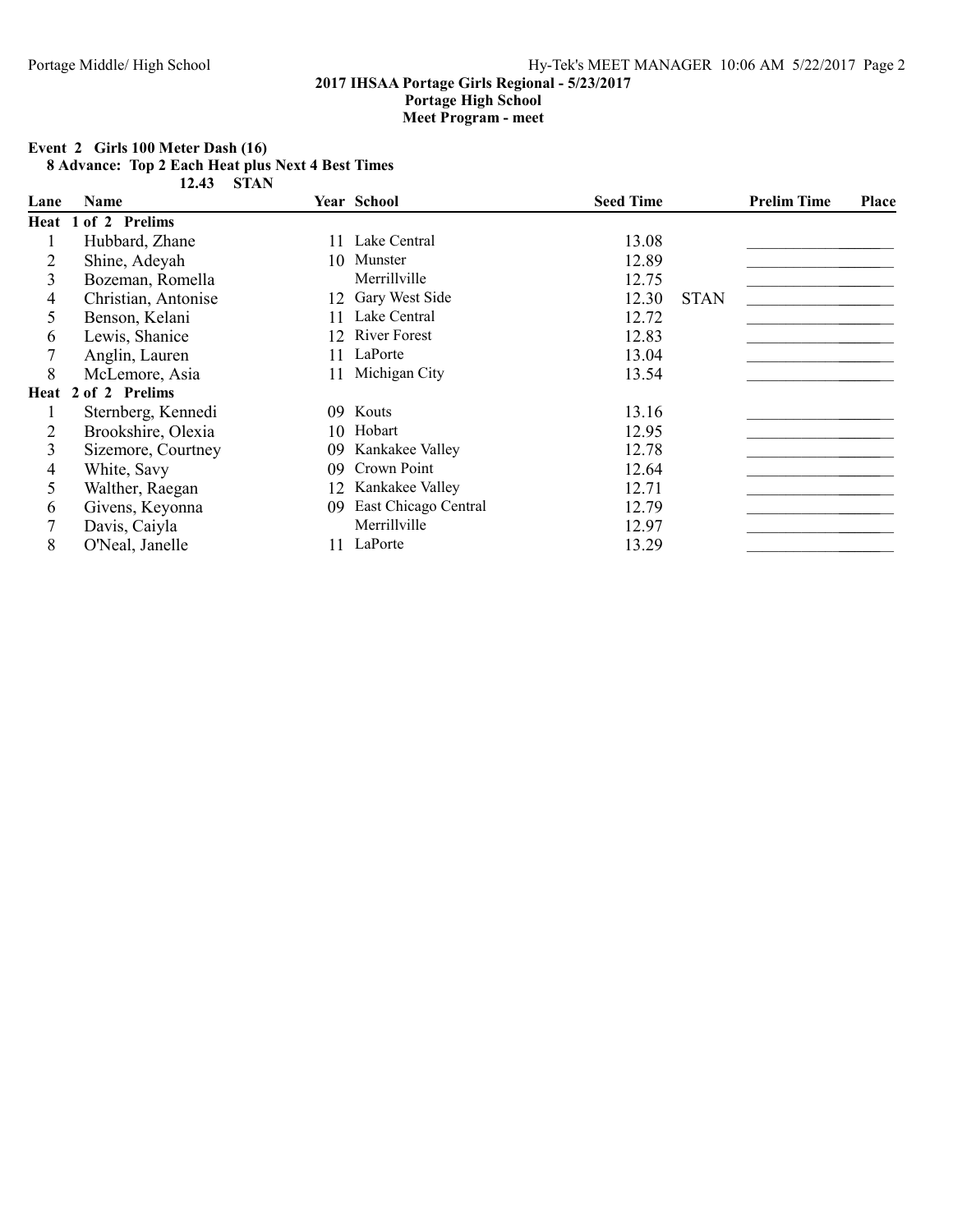Meet Program - meet

#### Event 3 Girls 100 Meter Hurdles (16) 8 Advance: Top 2 Each Heat plus Next 4 Best Times

15.09 STAN

| Lane | <b>Name</b>         |     | <b>Year School</b>      | <b>Seed Time</b> | <b>Prelim Time</b> | Place |
|------|---------------------|-----|-------------------------|------------------|--------------------|-------|
|      | Heat 1 of 2 Prelims |     |                         |                  |                    |       |
|      | Sanders, Hailey     | 09  | Winamac Community       | 17.01            |                    |       |
| 2    | Cade, Brooklyn      | 10  | <b>Hammond Morton</b>   | 16.58            |                    |       |
| 3    | McAdow, Darian      | 09  | Rensselaer Central      | 15.85            |                    |       |
| 4    | LaCosse, Kristen    | 12  | Crown Point             | 15.23            |                    |       |
|      | Washington, Destiny |     | Lake Central            | 15.79            |                    |       |
| 6    | Korniak, Casey      |     | North Judson-San Pierre | 16.55            |                    |       |
|      | Nannenga, Megan     | 09  | Kankakee Valley         | 16.99            |                    |       |
| 8    | Wozniak, Kirsten    | 11  | Chesterton              | 17.47            |                    |       |
|      | Heat 2 of 2 Prelims |     |                         |                  |                    |       |
|      | Lagunas, Itzel      | 12. | Hanover Central         | 17.02            |                    |       |
|      | Guerrero, Victoria  |     | 09 Highland             | 16.78            |                    |       |
| 3    | Tuerff, Riley       |     | 10 LaPorte              | 15.86            |                    |       |
| 4    | Jackson, Faith      |     | Hammond Bishop Noll     | 15.41            |                    |       |
|      | Buyer, Madison      | 12  | Morgan Township         | 15.47            |                    |       |
| 6    | Pinchok, Alecia     |     | Crown Point             | 16.01            |                    |       |
|      | Parks, Michaela     | 12  | Gary West Side          | 16.90            |                    |       |
| 8    | Mellen, Allie       |     | 12 Michigan City        | 17.38            |                    |       |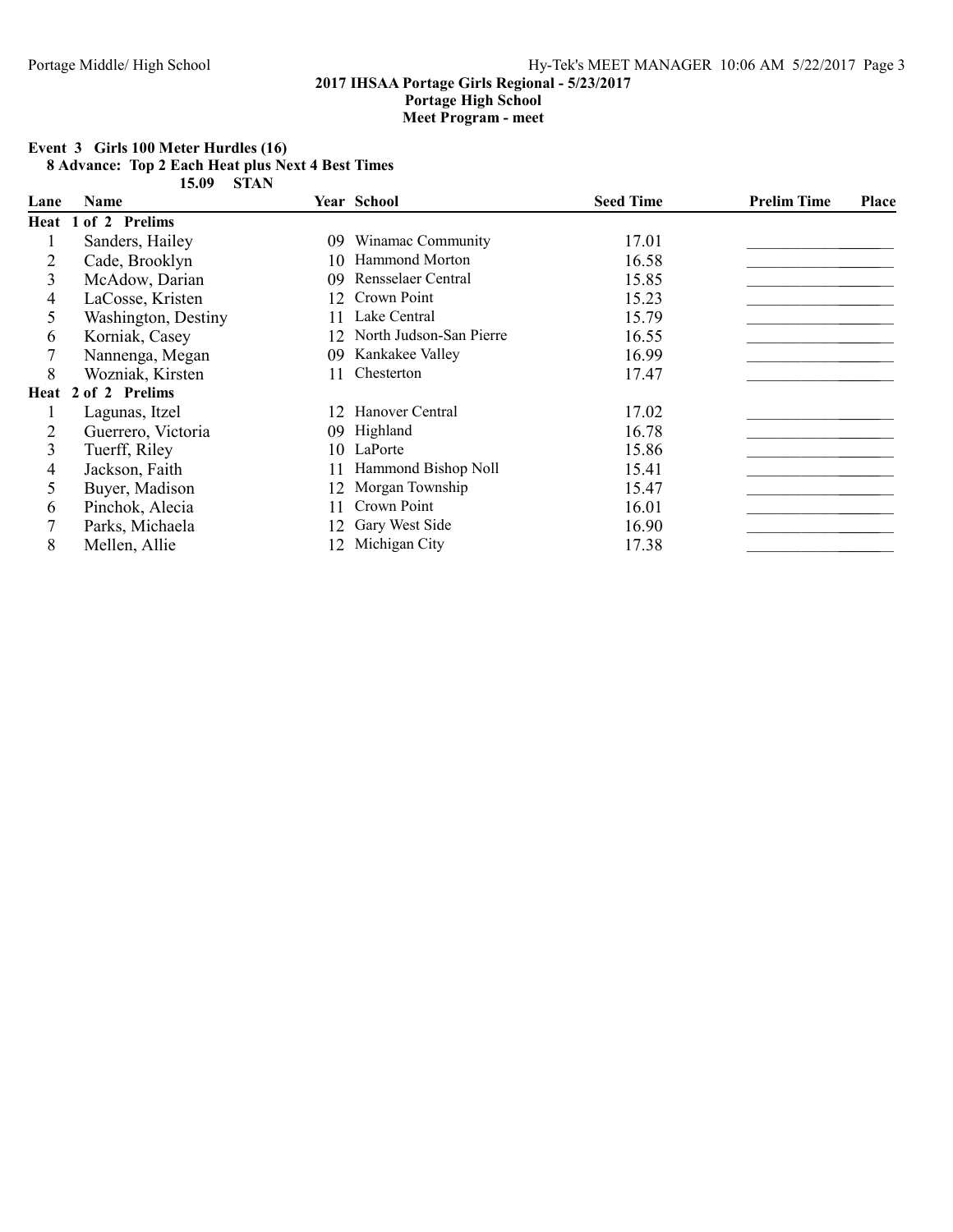Meet Program - meet

# Event 4 Girls 200 Meter Dash (16)<br>8 Advance: Top 2 Each Heat plus

| 8 Advance: Top 2 Each Heat plus Next 4 Best Times |  |            |  |  |
|---------------------------------------------------|--|------------|--|--|
|                                                   |  | 25.53 STAN |  |  |

| Lane | <b>Name</b>         |     | Year School          | <b>Seed Time</b> | <b>Prelim Time</b> | Place |
|------|---------------------|-----|----------------------|------------------|--------------------|-------|
|      | Heat 1 of 2 Prelims |     |                      |                  |                    |       |
|      | Molnar, Brianna     | 11. | Chesterton           | 27.36            |                    |       |
|      | Lakomek, Madison    | 10. | Munster              | 26.62            |                    |       |
| 3    | Walther, Raegan     |     | 12 Kankakee Valley   | 26.49            |                    |       |
| 4    | Laster, Carnisa     | 12  | Merrillville         | 25.85            |                    |       |
|      | Lewis, Shanice      | 12  | <b>River Forest</b>  | 26.19            |                    |       |
| 6    | Givens, Keyonna     | 09  | East Chicago Central | 26.28            |                    |       |
|      | Spearman, Aniya     | 09  | Gary West Side       | 27.10            |                    |       |
| 8    | Thomas, Lndsay      |     | 12 Portage           | 27.80            |                    |       |
|      | Heat 2 of 2 Prelims |     |                      |                  |                    |       |
|      | Tumidalsky, Alexa   |     | 10 Chesterton        | 27.38            |                    |       |
|      | Shine, Adeyah       |     | 10 Munster           | 26.99            |                    |       |
| 3    | Hicks, Leilah       | 12  | Hammond Morton       | 26.36            |                    |       |
| 4    | White, Savy         | 09  | Crown Point          | 25.85            |                    |       |
|      | Coleman, Alysa      |     | Merrillville         | 25.98            |                    |       |
| 6    | Benson, Kelani      |     | Lake Central         | 26.34            |                    |       |
|      | Sizemore, Courtney  | 09  | Kankakee Valley      | 27.06            |                    |       |
| 8    | Barber, Emily       | 12  | Rensselaer Central   | 27.61            |                    |       |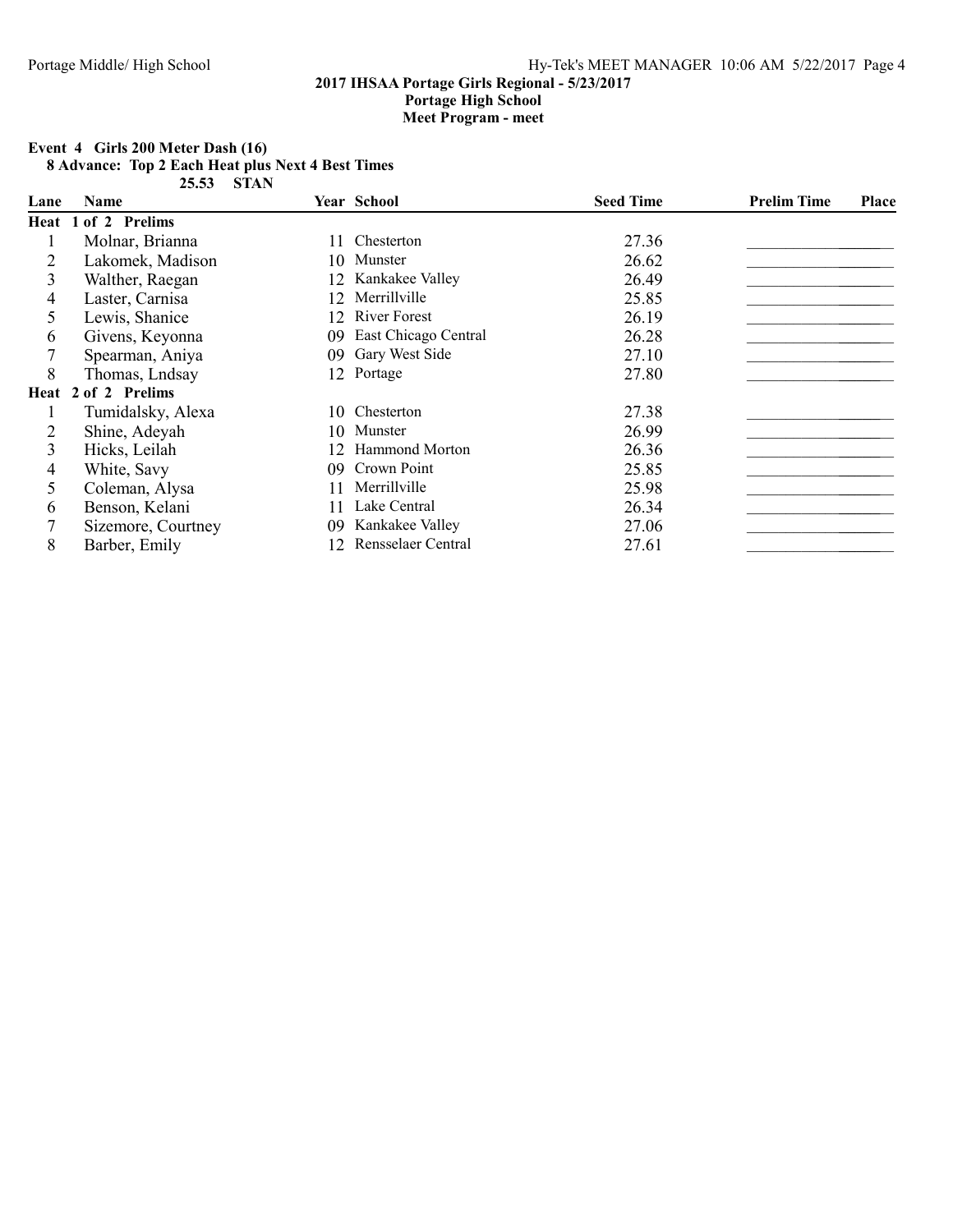| Event $5$ Girls 1600 Meter Run $(16)$ |              |  |
|---------------------------------------|--------------|--|
|                                       | 5:06.68 STAN |  |

| Lane | <b>Name</b>                           |     | Year School            | <b>Seed Time</b> | <b>Finals</b> | <b>Place</b> |
|------|---------------------------------------|-----|------------------------|------------------|---------------|--------------|
|      | <b>Timed Finals</b><br>Section 1 of 1 |     |                        |                  |               |              |
|      | Lee, Ciera                            |     | 10 Highland            | 5:31.91          |               |              |
|      | Wuethrich, Kelsie                     | 09. | Rensselaer Central     | 5:33.90          |               |              |
| 3    | James, Annalise                       |     | 10 Lowell              | 5:11.55          |               |              |
| 4    | Wylie, Hannah                         | 11  | Crown Point            | 5:12.42          |               |              |
| 5.   | Gilliana, Ava                         | 09  | Valparaiso             | 5:20.24          |               |              |
| 6    | Ball, Alison                          | 09. | Portage                | 5:29.42          |               |              |
|      | Garcia, Elise                         |     | Munster                | 5:34.18          |               |              |
| 8    | Krol, Kara                            | 10. | Chesterton             | 5:34.33          |               |              |
| 9    | Gonzalez, Angela                      | 11  | Hanover Central        | 5:34.76          |               |              |
| 10   | DeMars, Anna                          |     | 10 Crown Point         | 5:38.28          |               |              |
| 11   | Mooney, Melanie                       |     | 12 Munster             | 5:38.45          |               |              |
| 12   | Hoffmann, Rachel                      | 11  | Chesterton             | 5:39.00          |               |              |
| 13   | Charlesworth, Justene                 | 11  | LaCrosse               | 5:39.86          |               |              |
| 14   | Dwyer, Grace                          |     | 12 Lake Station Edison | 5:41.73          |               |              |
| 15   | Shaginaw, Christina                   | 10  | Hobart                 | 5:43.73          |               |              |
| 16   | Martin, Samantha                      | 09. | Kankakee Valley        | 5:51.20          |               |              |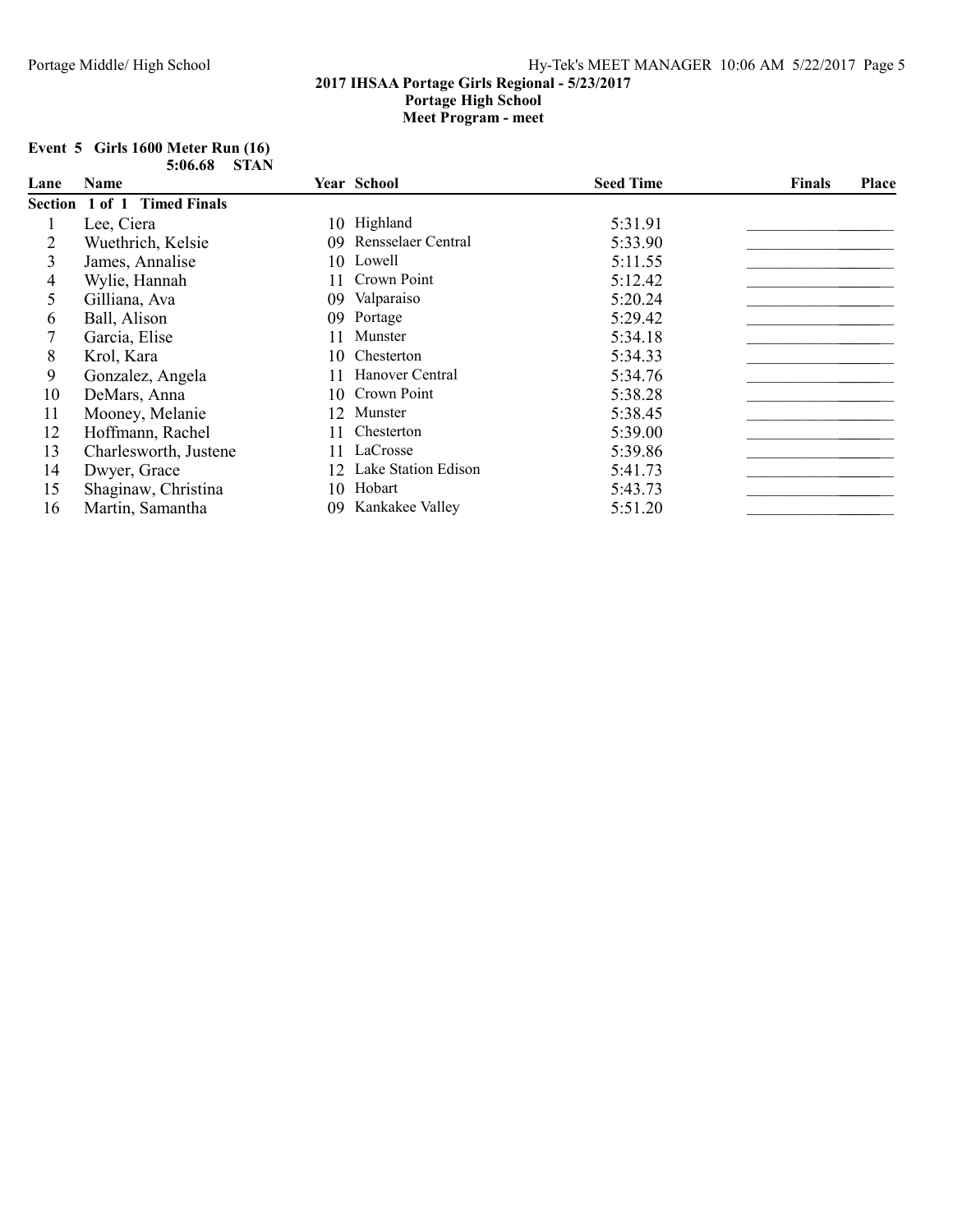## Portage Middle/ High School Hy-Tek's MEET MANAGER 10:06 AM 5/22/2017 Page 6

## 2017 IHSAA Portage Girls Regional - 5/23/2017 Portage High School

Meet Program - meet

## Event 6 Girls 4x100 Meter Relay (16)

|                | 48.75                                          | <b>STAN</b>                                   |                                                |                                                   |               |       |
|----------------|------------------------------------------------|-----------------------------------------------|------------------------------------------------|---------------------------------------------------|---------------|-------|
| Lane           | <b>Team</b>                                    | <b>Relay</b>                                  |                                                | <b>Seed Time</b>                                  | <b>Finals</b> | Place |
| <b>Section</b> | 1 of 2 Timed Finals                            |                                               |                                                |                                                   |               |       |
| $\mathbf{1}$   | Morgan Township                                |                                               |                                                | 52.50                                             |               |       |
|                | 1) Buyer, Madison 12                           | 2) Havlin, Kylee 09                           | 3) Hodges, Alannah 10<br>7) Rocchi, Kaitlyn 09 | 4) Marvel, Faith 11                               |               |       |
|                | 5) Maar, Annaliese 11                          | 6) Rakowski, Caroline 09                      |                                                |                                                   |               |       |
| $\overline{2}$ | Hammond Bishop Noll<br>1) Davis, Chyna 10      | 2) Young, Desstina 10                         | 3) Beasley, Imari 12                           | 51.78<br>4) Jackson, Brianna 09                   |               |       |
|                | 5) Harris, Eris 10                             | 6) Jackson, Faith 11                          | 7) Cureton, Lauryn 12                          |                                                   |               |       |
| 3              | Gary West Side                                 |                                               |                                                | 51.69                                             |               |       |
|                | 1) Evans, Dana 12                              | 2) Spearman, Aniya 09                         | 3) Parks, Michaela 12                          | 4) Phillips, Nakyvea 09                           |               |       |
|                | 5) Neal, Lenora 11                             | 6) Hardy, Jasmyn 10                           | 7) Hughes, Sharon 09                           | 8) Ballentine, Valyncia 09                        |               |       |
| $\overline{4}$ | Michigan City                                  |                                               |                                                | 50.27                                             |               |       |
|                | 1) McLemore, Asia 11                           | 2) Davis, Mariam 12                           | 3) Evans, Madison 12                           | 4) Ruhe, Allison 11                               |               |       |
|                | 5) Biggers, Alexis 12                          | 6) Mellen, Allie 12                           | 7) Miller, Sheyalla 11                         | 8) Fuller, Lydia 10                               |               |       |
| 5              | Lake Central                                   |                                               |                                                | 50.41                                             |               |       |
|                | 1) Dykstra, Taylor 11                          | 2) Earving, Alaysha 11                        | 3) Hubbard, Zhane 11                           | 4) Rusiniak, Katie 11                             |               |       |
|                | 5) Benson, Kelani 11                           | 6) Benson, Kyra 09                            | 7) Sandoval, Madison 10                        | 8) Washington, Destiny 11                         |               |       |
| 6              | Portage                                        |                                               |                                                | 51.63                                             |               |       |
|                | 1) Brown, Autumn 12                            | 2) Combs, Tyjae' 10                           | 3) Lacey, Trollisa 09                          | 4) Thomas, Lndsay 12                              |               |       |
|                | 5) Harris, Khaliya 10                          | 6) Huley, Zoe 09                              | 7) Tuesberg, Kailee 09                         | 8) Vargas, Cheyenne 11                            |               |       |
| 7              | Kankakee Valley                                |                                               |                                                | 52.08                                             |               |       |
|                | 1) Colon, Julianna 12                          | 2) Martin, Sarah 10                           | 3) Sizemore, Courtney 09                       | 4) Walther, Raegan 12                             |               |       |
|                | 5) Nannenga, Megan 09                          | 6) Nannenga, Nicole 11                        |                                                |                                                   |               |       |
| 8              | Kouts                                          |                                               |                                                | 52.88                                             |               |       |
|                | 1) Hill, Sydnee 11                             | 2) Robertson, Faith 10                        | 3) Roney, Kyla 12                              | 4) Sternberg, Kennedi 09                          |               |       |
|                | 5) Rogers, Gabby 12<br>2 of 2 Timed Finals     | 6) Riffett, McKenzie 09                       | 7) Miller, Ashly 09                            | 8) Tharp, Emma 11                                 |               |       |
| Section        |                                                |                                               |                                                |                                                   |               |       |
| 1              | Hammond Morton<br>1) Rodriguez, Brianna 11     | 2) Spence, Jhanelle 11                        | 3) Reed, Breanna 11                            | 50.19<br>4) Hicks, Leilah 12                      |               |       |
|                | 5) Smith, Ariah 09                             | 6) Stokes, Taya 11                            |                                                |                                                   |               |       |
| $\overline{2}$ | East Chicago Central                           |                                               |                                                | 49.66                                             |               |       |
|                | 1) Brown, Shaquita 11                          | 2) Jones, Rmonie 09                           | 3) Gildon, ZaNiya 09                           | 4) Givens, Keyonna 09                             |               |       |
|                | 5) Collins, Terrion 12                         | 6) Moore, Khalia 12                           |                                                |                                                   |               |       |
| 3              | LaPorte                                        |                                               |                                                | 49.54                                             |               |       |
|                | 1) Anglin, Lauren 11                           | 2) Flowers, Nichole 11                        | 3) O'Neal, Janelle 11                          | 4) Tuerff, Riley 10                               |               |       |
|                | 5) Rogers, Roby 12                             |                                               |                                                |                                                   |               |       |
| $\overline{4}$ | Merrillville                                   |                                               |                                                | <b>STAN</b><br>48.38                              |               |       |
|                | 1) Davis, Caiyla                               | 2) Laster, Carnisa 12                         | 3) McClendon, Aniya 10                         | 4) Bozeman, Romella                               |               |       |
|                | 5) Chatman, Arianna                            | 6) McHenry, Payton 10                         |                                                |                                                   |               |       |
| 5              | Crown Point                                    |                                               |                                                | 49.38                                             |               |       |
|                | 1) White, Savy 09                              | 2) Herkey, Allison 10                         | 3) Feder, Lauren 12                            | 4) Meeks, Jonee 12                                |               |       |
|                | 5) Grady, Paytn 11                             | 6) Harrell, Aaliyah 09                        | 7) Donofrio, Maddie 10                         |                                                   |               |       |
| 6              | Munster                                        |                                               |                                                | 49.48                                             |               |       |
|                | 1) Majety, Saveda 12                           | 2) Shine, Adeyah 10                           | 3) Kekelik, Cami 12                            | 4) Lakomek, Madison 10                            |               |       |
|                | 5) Brown, Imani 09                             | 6) Lee, Brittney 12                           | 7) Ziel, Kendal 11                             |                                                   |               |       |
| 7              | Chesterton                                     |                                               |                                                | 49.99                                             |               |       |
|                | 1) Molnar, Brianna 11<br>5) Balon, Victoria 10 | 2) Raffin, Rose 12<br>6) Craycraft, Ashley 09 | 3) Smith, Alex 11<br>7) Jackson, Chelsea 12    | 4) Tumidalsky, Alexa 10<br>8) Marchetti, Belle 09 |               |       |
|                | Hobart                                         |                                               |                                                |                                                   |               |       |
| $8\,$          | 1) Bradshaw, Danae 12                          | 2) Melton, Alaiya 10                          | 3) Castillo, Cecelia 12                        | 50.21<br>4) Brookshire, Olexia 10                 |               |       |
|                | 5) Davis, Ashley 11                            | 6) Bisone, Angelina 10                        |                                                |                                                   |               |       |
|                |                                                |                                               |                                                |                                                   |               |       |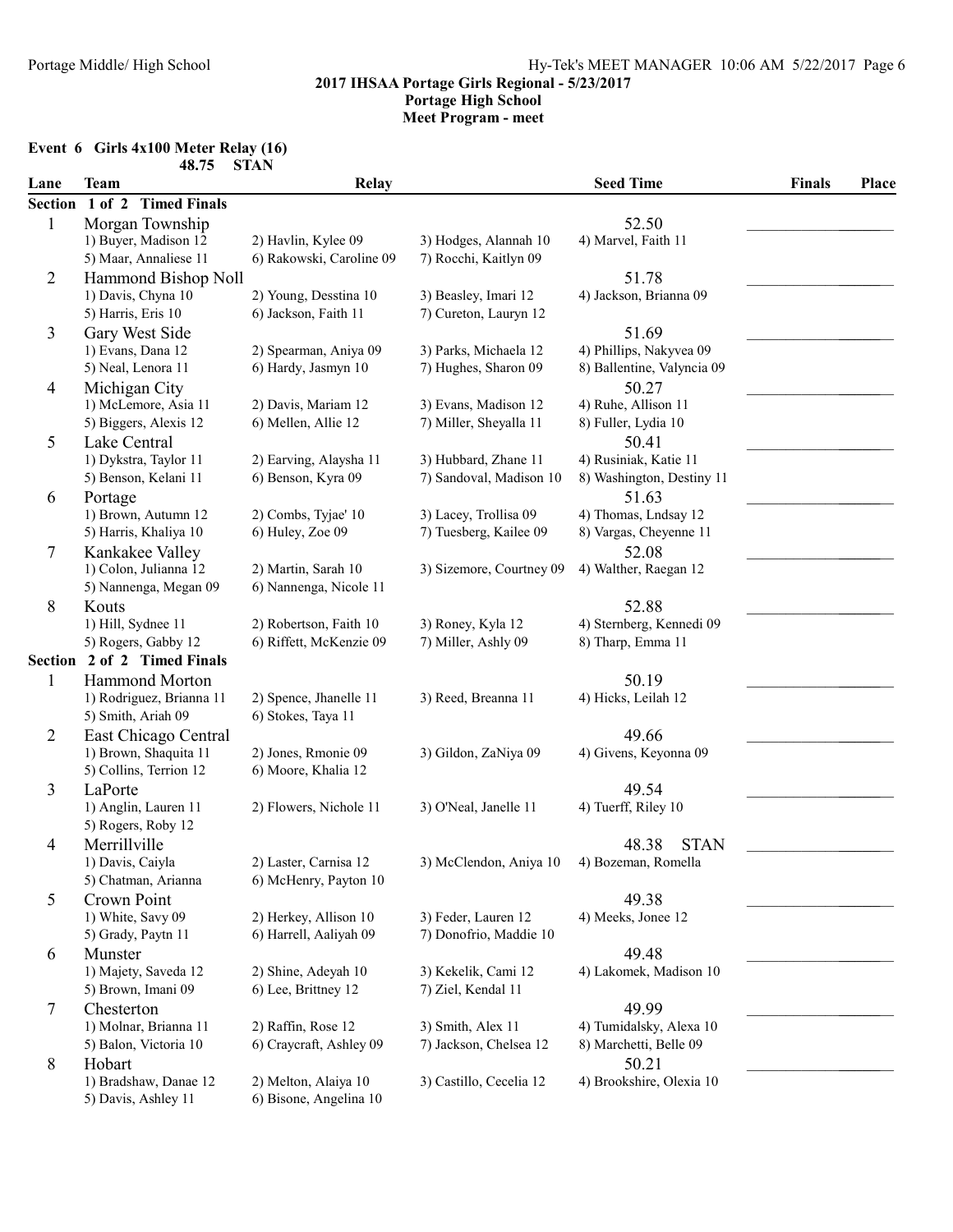#### 2017 IHSAA Portage Girls Regional - 5/23/2017 Portage High School Meet Program - meet

## Event 7 Girls 400 Meter Dash (16)

|                | 57.67                       | <b>STAN</b> |                   |                  |             |               |              |
|----------------|-----------------------------|-------------|-------------------|------------------|-------------|---------------|--------------|
| Lane           | <b>Name</b>                 |             | Year School       | <b>Seed Time</b> |             | <b>Finals</b> | <b>Place</b> |
|                | Section 1 of 2 Timed Finals |             |                   |                  |             |               |              |
|                | Colon, Julianna             | 12.         | Kankakee Valley   | 1:02.76          |             |               |              |
|                | Ott, Riley                  | 10          | LaPorte           | 1:01.93          |             |               |              |
| 3              | Flora, Sophie               | 12.         | Knox              | 1:01.87          |             |               |              |
| 4              | Coleman, Alysa              | 11          | Merrillville      | 1:01.44          |             |               |              |
| 5              | Johnson, Kayla              | 10          | Hammond           | 1:01.52          |             |               |              |
| 6              | Vandersteeg, Sydney         | 12          | Lake Central      | 1:01.53          |             |               |              |
|                | Olivares, Zoe               | 10          | Crown Point       | 1:02.45          |             |               |              |
| 8              | Sanders, Hailey             | 09          | Winamac Community | 1:03.01          |             |               |              |
| <b>Section</b> | 2 of 2 Timed Finals         |             |                   |                  |             |               |              |
|                | Macintyre, Kirsten          | 10          | Crown Point       | 1:01.01          |             |               |              |
|                | Brown, Imani                | 09          | Munster           | 1:00.75          |             |               |              |
| 3              | Mussa, Alexis               | 11          | Michigan City     | 1:00.71          |             |               |              |
| 4              | Christian, Antonise         | 12          | Gary West Side    | 54.70            | <b>STAN</b> |               |              |
| 5              | Edwards, Lauren             | 12          | Hobart            | 57.66            | <b>STAN</b> |               |              |
| 6              | Pomeroy, Alexandra          | 10          | Michigan City     | 1:00.28          |             |               |              |
|                | Ware, Akilah                | 11          | Merrillville      | 1:00.79          |             |               |              |
| 8              | Galvan, Kaylee              | 11          | Munster           | 1:01.43          |             |               |              |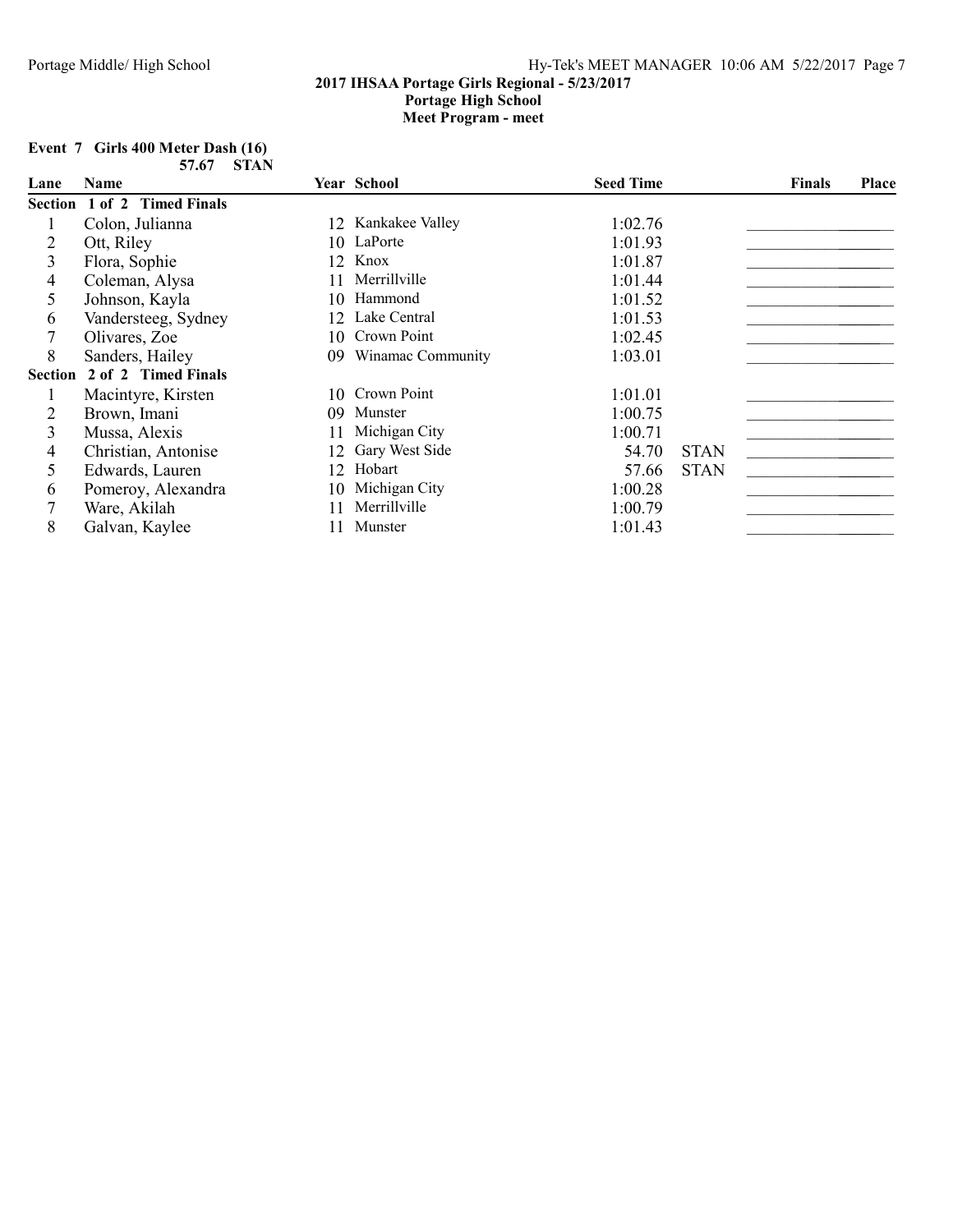| Event 8 Girls 300 Meter Hurdles (16) |            |
|--------------------------------------|------------|
|                                      | 45.63 STAN |

| Lane    | <b>Name</b>                           |    | Year School                | <b>Seed Time</b> | Finals<br>Place |
|---------|---------------------------------------|----|----------------------------|------------------|-----------------|
|         | Section 1 of 2<br><b>Timed Finals</b> |    |                            |                  |                 |
|         | Buyer, Madison                        |    | 12 Morgan Township         | 50.23            |                 |
|         | Jackson, Faith                        | 11 | Hammond Bishop Noll        | 49.46            |                 |
| 3       | Metts, Addison                        |    | Hobart                     | 49.12            |                 |
| 4       | McLemore, Asia                        | 11 | Michigan City              | 48.87            |                 |
|         | McAdow, Darian                        | 09 | Rensselaer Central         | 48.99            |                 |
| 6       | Bender, Anna                          |    | 10 Lowell                  | 49.02            |                 |
|         | Korniak, Casey                        |    | 12 North Judson-San Pierre | 49.58            |                 |
| 8       | Smith, Ariah                          | 09 | Hammond Morton             | 50.25            |                 |
| Section | 2 of 2 Timed Finals                   |    |                            |                  |                 |
|         | Kampf, Elizabeth                      |    | 12 New Prairie             | 48.36            |                 |
| 2       | Jones, Rmonie                         | 09 | East Chicago Central       | 48.12            |                 |
| 3       | Washington, Destiny                   | 11 | Lake Central               | 47.71            |                 |
| 4       | LaCosse, Kristen                      | 12 | Crown Point                | 46.08            |                 |
| 5       | Wahlberg, Alyex                       | 12 | Crown Point                | 47.12            |                 |
| 6       | Tuerff, Riley                         | 10 | LaPorte                    | 47.50            |                 |
|         | Alessia, Gabrielle                    | 11 | Lowell                     | 48.27            |                 |
| 8       | Wozniak, Kirsten                      |    | Chesterton                 | 48.48            |                 |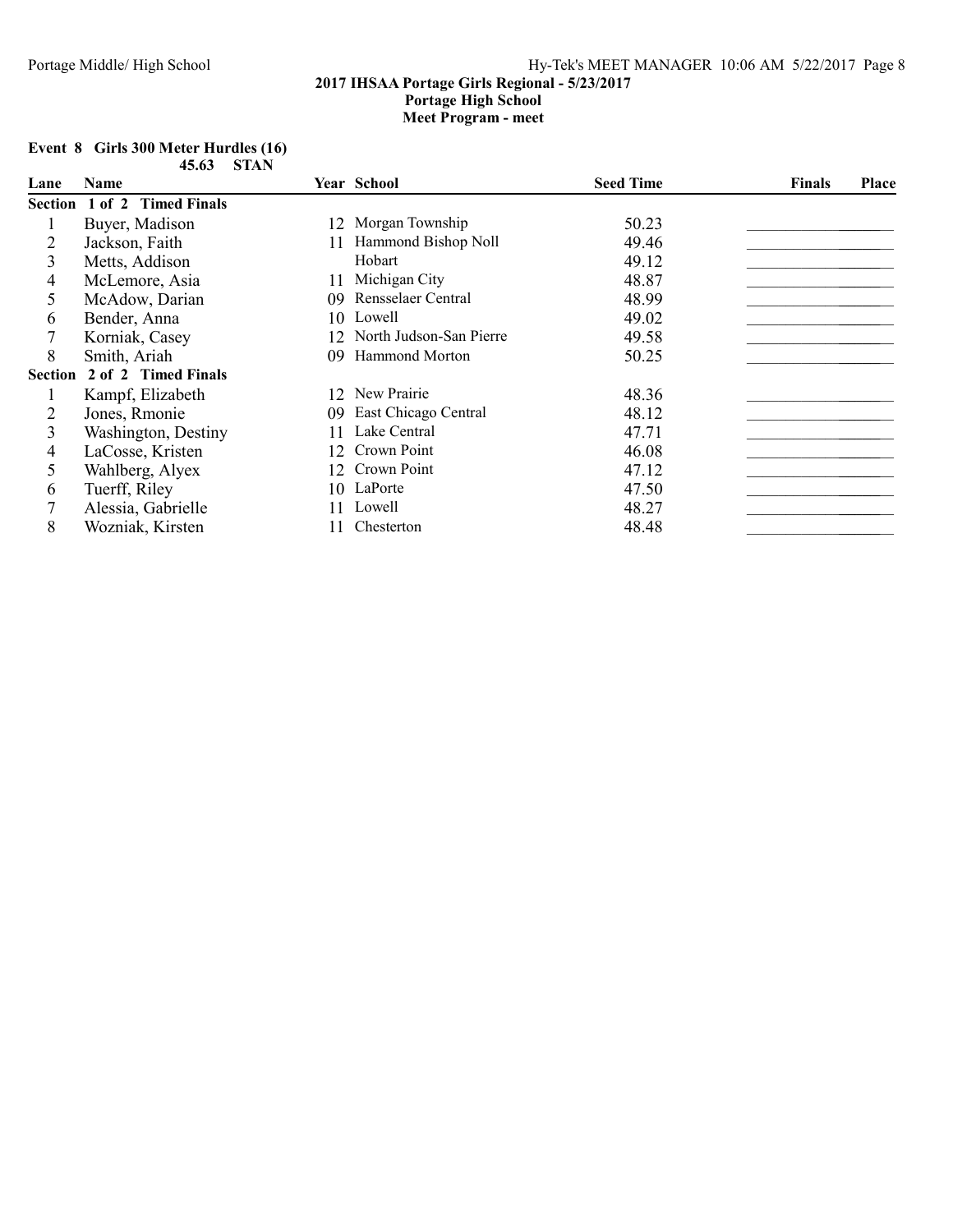Meet Program - meet

#### Event 9 Girls 800 Meter Run (16) 2:17.38 STAN

| Lane   | <b>Name</b>                    |     | Year School           | <b>Seed Time</b> | <b>Finals</b> | Place |
|--------|--------------------------------|-----|-----------------------|------------------|---------------|-------|
|        | Section 1 of 1 Timed Finals    |     |                       |                  |               |       |
|        | 1-1A Russin, Maddie            | 09  | Crown Point           | 2:19.42          |               |       |
| $5-1B$ | Shuble, Katerina               | 11. | LaPorte               | 2:21.15          |               |       |
|        | 9-1C Polen, Kayla              |     | 10 Highland           | 2:23.20          |               |       |
|        | 13-1D Ball, Alison             |     | 09 Portage            | 2:27.11          |               |       |
| $2-2A$ | James, Annalise                |     | 10 Lowell             | 2:19.53          |               |       |
| $6-2B$ | Sullivan, Megan                | 11  | Hammond Bishop Noll   | 2:21.56          |               |       |
|        | 10-2C Crague, Jennifer         |     | 12 Lake Central       | 2:23.63          |               |       |
|        | 14-2D Charlesworth, Justene    | 11. | LaCrosse              | 2:32.23          |               |       |
|        | 3-3A Hammar, Hannah            | 11  | <b>Hammond Morton</b> | 2:20.65          |               |       |
|        | 7-3B Cipowski-Smith, Anastasia |     | 10 Munster            | 2:22.30          |               |       |
|        | 11-3C Gilliana, Ava            | 09. | Valparaiso            | 2:25.78          |               |       |
|        | 15-3D Duzan, Kiersten          | 10- | Morgan Township       | 2:32.87          |               |       |
|        | 4-4A Dye, Natalie              |     | Merrillville          | 2:20.97          |               |       |
|        | 8-4B Foley, Olivia             |     | Munster               | 2:22.87          |               |       |
|        | 12-4C DeMars, Anna             | 10. | Crown Point           | 2:27.02          |               |       |
|        | 16-4D DeBoer, Grace            |     | 10 Covenant Christian | 2:33.57          |               |       |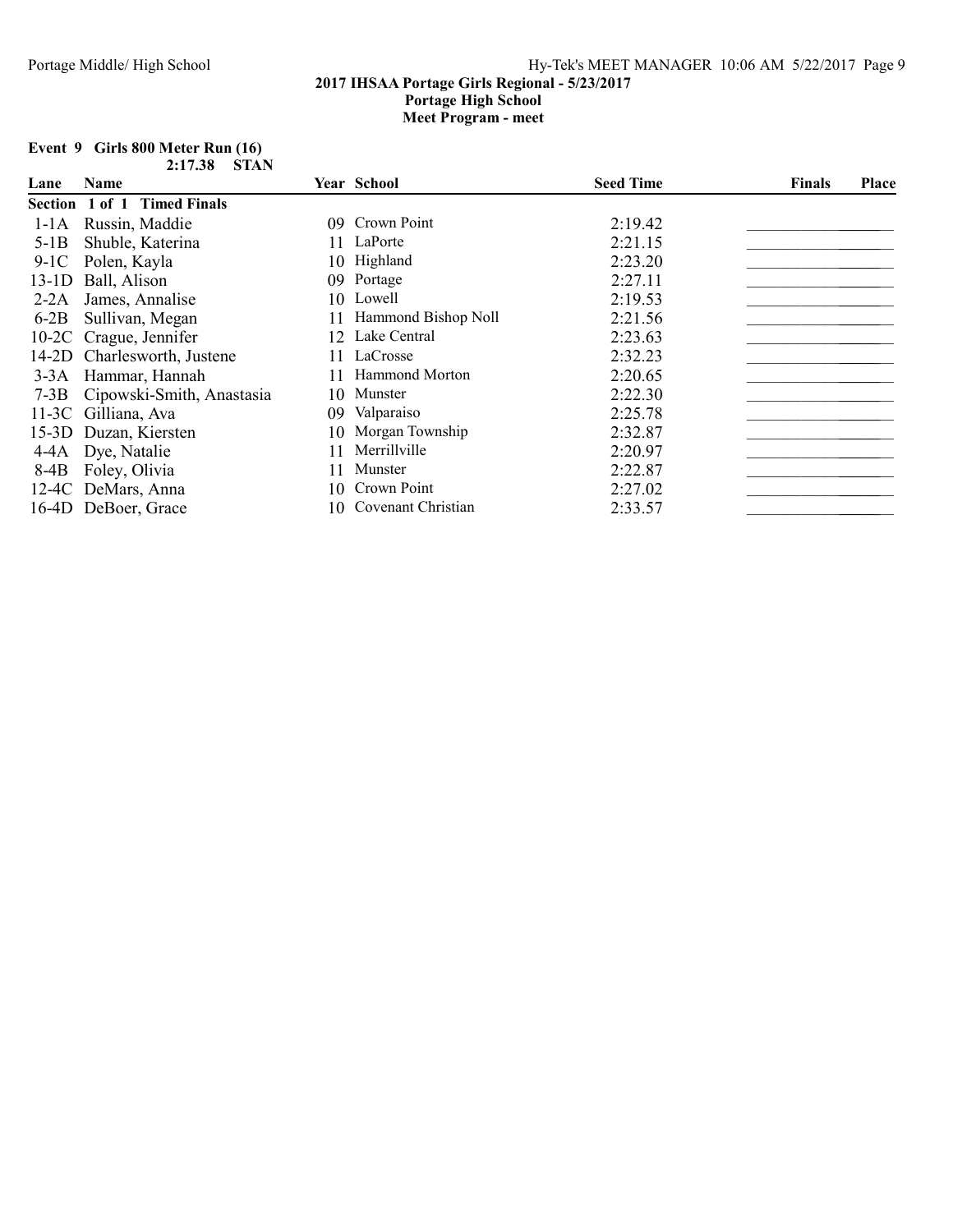|  |  | Event $10$ Girls 3200 Meter Run $(16)$ |
|--|--|----------------------------------------|
|  |  | 11:20.71 STAN                          |

| Lane | <b>Name</b>                           |     | Year School        | <b>Seed Time</b> |             | <b>Finals</b> | <b>Place</b> |
|------|---------------------------------------|-----|--------------------|------------------|-------------|---------------|--------------|
|      | Section 1 of 1<br><b>Timed Finals</b> |     |                    |                  |             |               |              |
|      | Hunsley, Sarah                        | 12  | Lake Central       | 11:42.84         |             |               |              |
|      | Wylie, Hannah                         | 11  | Crown Point        | 11:53.69         |             |               |              |
| 3    | Riehle, Shelby                        | 10- | LaPorte            | 11:17.62         | <b>STAN</b> |               |              |
| 4    | Ferngren, Logan                       | 11  | Valparaiso         | 11:22.70         |             |               |              |
| 5.   | Bullock, Shelby                       | 10- | Chesterton         | 11:36.31         |             |               |              |
| 6    | Boyer, Jordyn                         |     | 10 Lowell          | 11:36.65         |             |               |              |
|      | Austin, Trinity                       | 11  | Griffith           | 11:58.54         |             |               |              |
| 8    | Mescal, Jessica                       | 11  | Lowell             | 12:02.23         |             |               |              |
| 9    | Bohling, Brisa                        | 10- | Munster            | 12:10.79         |             |               |              |
| 10   | Wuethrich, Kelsie                     | 09. | Rensselaer Central | 12:14.01         |             |               |              |
| 11   | Luebcke, Ruthie                       | 12. | Crown Point        | 12:18.79         |             |               |              |
| 12   | Krol, Kara                            | 10- | Chesterton         | 12:18.94         |             |               |              |
| 13   | Panozzo, Reilly                       |     | 12 Highland        | 12:22.59         |             |               |              |
| 14   | Abioye, Anuoluwapo                    | 10- | Munster            | 12:23.46         |             |               |              |
| 15   | Kuebler, Holly                        | 10  | Kouts              | 12:35.10         |             |               |              |
| 16   | Tokarz, Allison                       | 12  | Kankakee Valley    | 12:42.17         |             |               |              |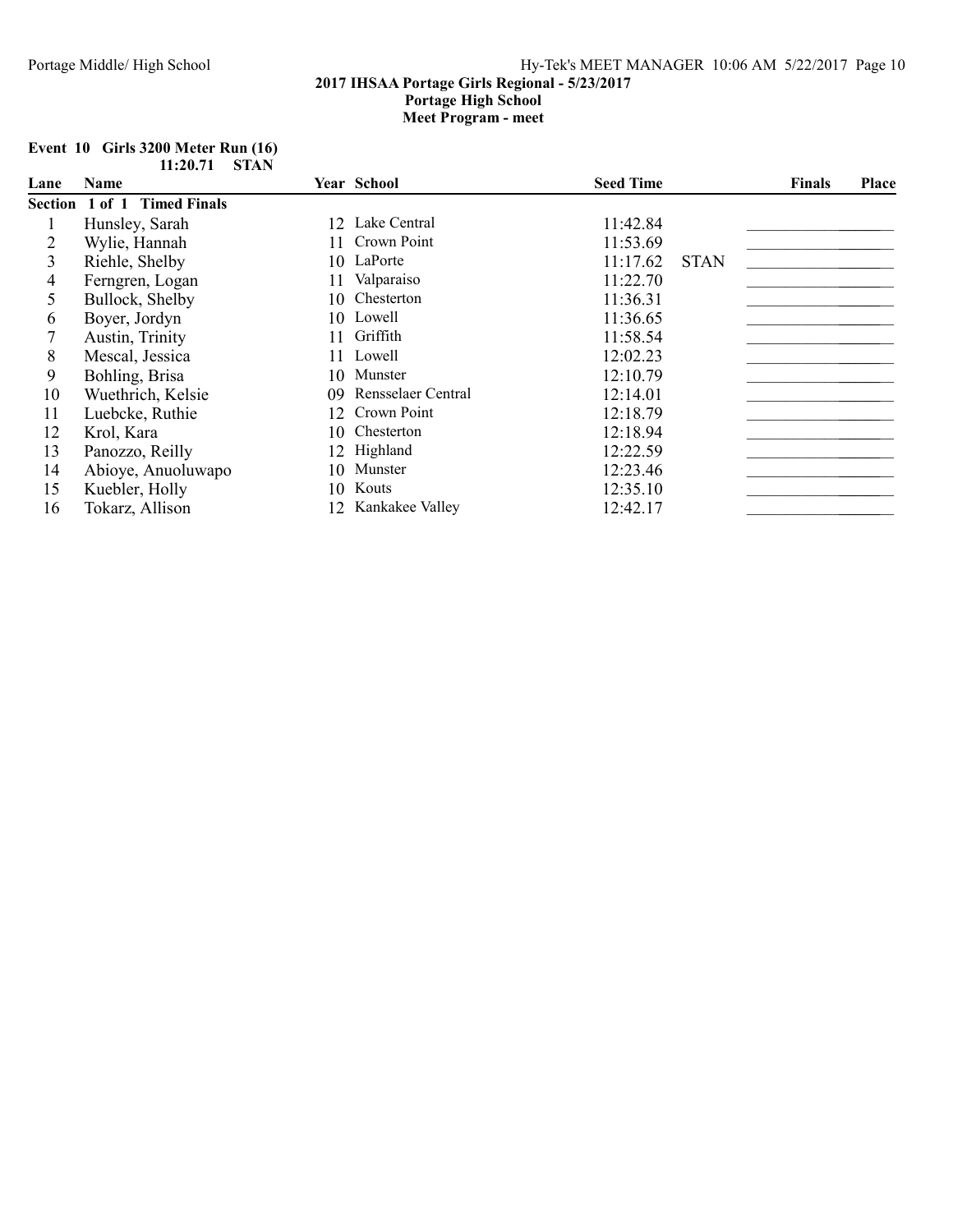## Portage Middle/ High School Hy-Tek's MEET MANAGER 10:06 AM 5/22/2017 Page 11

#### 2017 IHSAA Portage Girls Regional - 5/23/2017 Portage High School

Meet Program - meet

#### Event 11 Girls 4x400 Meter Relay (16) 3:58.82 STAN

| Lane           | <b>Team</b>                 | Relay                     |                                                | <b>Seed Time</b>          | <b>Finals</b> | Place |
|----------------|-----------------------------|---------------------------|------------------------------------------------|---------------------------|---------------|-------|
| Section        | 1 of 2 Timed Finals         |                           |                                                |                           |               |       |
| $\mathbf{1}$   | Kouts                       |                           |                                                | 4:26.17                   |               |       |
|                | 1) Cadwell, Ryleigh 11      | 2) Hill, Sydnee 11        | 3) Robertson, Faith 10                         | 4) Rogers, Gabby 12       |               |       |
|                | 5) Miller, Ashly 09         | 6) Palmer, McKenna 09     | 7) Schara, Annmarie 11                         | 8) Sternberg, Kennedi 09  |               |       |
| $\overline{2}$ | Hanover Central             |                           |                                                | 4:24.52                   |               |       |
|                | 1) Micic, Tatiana 11        | 2) Lagunas, Amacalli 12   | 3) Hildeman, Caitlin 11                        | 4) Kickert, Brianna 11    |               |       |
|                | 5) Huyser, Kaylee 10        | 6) Lakomek, Ashley 10     | 7) Fanta, Madison 10                           | 8) Spejewski, Madison 10  |               |       |
| 3              | Highland                    |                           |                                                | 4:21.74                   |               |       |
|                | 1) Lee, Ciera 10            | 2) Zoeteman, Audrey 09    | 3) Pickens, Mackenzie 10                       | 4) Polen, Kayla 10        |               |       |
|                | 5) Ison, Zoie 10            | 6) Aurand, Grace 09       | 7) Schmidt, Michaela 10                        | 8) Hillier, Meaghan 11    |               |       |
| 4              | Lake Central                |                           |                                                | 4:11.51                   |               |       |
|                | 1) Ramos, Sara 12           | 2) Washington, Destiny 11 | 3) Vandersteeg, Sydney 12 4) Benson, Kelani 11 |                           |               |       |
|                | 5) Long, Meghan 10          | 6) Keith, Ellie 12        | 7) Crague, Jennifer 12                         | 8) Benson, Kyra 09        |               |       |
| 5              | Munster                     |                           |                                                | 4:15.52                   |               |       |
|                | 1) Nita, Abigail 11         | 2) Brown, Imani 09        | 3) Dvorscak, Taylor 11                         | 4) Galvan, Kaylee 11      |               |       |
|                | 5) Garcia, Elise 11         | 6) Gonzales, Erin 10      | 7) Cipowski-Smith, Anastask) Shine, Adeyah 10  |                           |               |       |
| 6              | Kankakee Valley             |                           |                                                | 4:20.93                   |               |       |
|                | 1) Colon, Julianna 12       | 2) Martin, Sarah 10       | 3) Pumnea, Brooke 11                           | 4) Walther, Raegan 12     |               |       |
|                | 5) Klemp, Abby 12           | 6) Martin, Samantha 09    |                                                |                           |               |       |
| 7              | Portage                     |                           |                                                | 4:24.84                   |               |       |
|                | 1) Ball, Alison 09          | 2) Brosky, Taylor 11      | 3) Brown, Autumn 12                            | 4) Covarrubias, Alyssa 09 |               |       |
|                | 5) Lacey, Trollisa 09       | 6) Mackovyak, Kaitlyn 09  | 7) Teague, Hannah 09                           | 8) Thomas, Lndsay 12      |               |       |
| 8              | North Judson-San Pierre     |                           |                                                | 4:31.57                   |               |       |
|                | 1) Hillers, Abigaile 10     | 2) Korniak, Casey 12      | 3) Pettengill, Isabella 09                     | 4) Rossa, Kayla 10        |               |       |
|                | 5) Fitzgerald, Kaitlyn 09   | 6) Berkshire, Breanne 09  | 7) Householder, Brianna 10                     |                           |               |       |
|                | Section 2 of 2 Timed Finals |                           |                                                |                           |               |       |
| 1              | Chesterton                  |                           |                                                | 4:09.02                   |               |       |
|                | 1) Bernth, Nicole 10        | 2) Brown, Maggie 12       | 3) Craycraft, Ashley 09                        | 4) Garriott, Hanna 10     |               |       |
|                | 5) Molnar, Brianna 11       | 6) Moore, Haley 10        | 7) Raffin, Rose 12                             | 8) Wozniak, Kirsten 11    |               |       |
| $\overline{2}$ | Hobart                      |                           |                                                | 4:08.14                   |               |       |
|                | 1) Castillo, Cecelia 12     | 2) Brookshire, Olexia 10  | 3) Metts, Addison                              | 4) Edwards, Lauren 12     |               |       |
|                | 5) Haluska, Abigail         | 6) Shaginaw, Holly 10     |                                                |                           |               |       |
| 3              | Gary West Side              |                           |                                                | 4:06.21                   |               |       |
|                | 1) Hughes, Sharon 09        | 2) Taylor, Kaylor 12      | 3) Phillips, Nakyvea 09                        | 4) Christian, Antonise 12 |               |       |
|                | 5) Parks, Michaela 12       | 6) Burton, Hannah 09      | 7) Spearman, Aniya 09                          | 8) Neal, Lenora 11        |               |       |
| 4              | Merrillville                |                           |                                                | 3:58.31<br><b>STAN</b>    |               |       |
|                | 1) Dye, Natalie 11          | 2) Laster, Carnisa 12     | 3) McClendon, Aniya 10                         | 4) Coleman, Alysa 11      |               |       |
|                | 5) McNeal, Brendea 11       | 6) Ware, Akilah 11        |                                                |                           |               |       |
| 5              | Crown Point                 |                           |                                                | 4:01.40                   |               |       |
|                | 1) Wahlberg, Alyex 12       | 2) Grady, Paytn 11        | 3) Russin, Maddie 09                           | 4) LaCosse, Kristen 12    |               |       |
|                | 5) Pinchok, Alecia 11       | 6) Macintyre, Kirsten 10  | 7) Olivares, Zoe 10                            | 8) White, Savy 09         |               |       |
| 6              | Hammond Morton              |                           |                                                | 4:03.05                   |               |       |
|                | 1) Hicks, Leilah 12         | 2) Smith, Ariah 09        | 3) Reed, Breanna 11                            | 4) Hammar, Hannah 11      |               |       |
|                | 5) Clopton, Aaliyah 09      | 6) Montford, Ani 09       |                                                |                           |               |       |
| 7              | LaPorte                     |                           |                                                | 4:08.59                   |               |       |
|                | 1) Dickman, Courtney 12     | 2) Flowers, Nichole 11    | 3) Ott, Riley 10                               | 4) Pickford, Catharine 12 |               |       |
|                | 5) Rogers, Roby 12          | 6) Shuble, Katerina 11    | 7) Tuerff, Riley 10                            |                           |               |       |
| 8              | Michigan City               |                           |                                                | 4:10.71                   |               |       |
|                | 1) Biggers, Alexis 12       | 2) Davis, Mariam 12       | 3) Evans, Madison 12                           | 4) McLemore, Asia 11      |               |       |
|                | 5) Mussa, Alexis 11         | 6) Pomeroy, Alexandra 10  | 7) Ruhe, Allison 11                            | 8) Sherrod, Brikea 10     |               |       |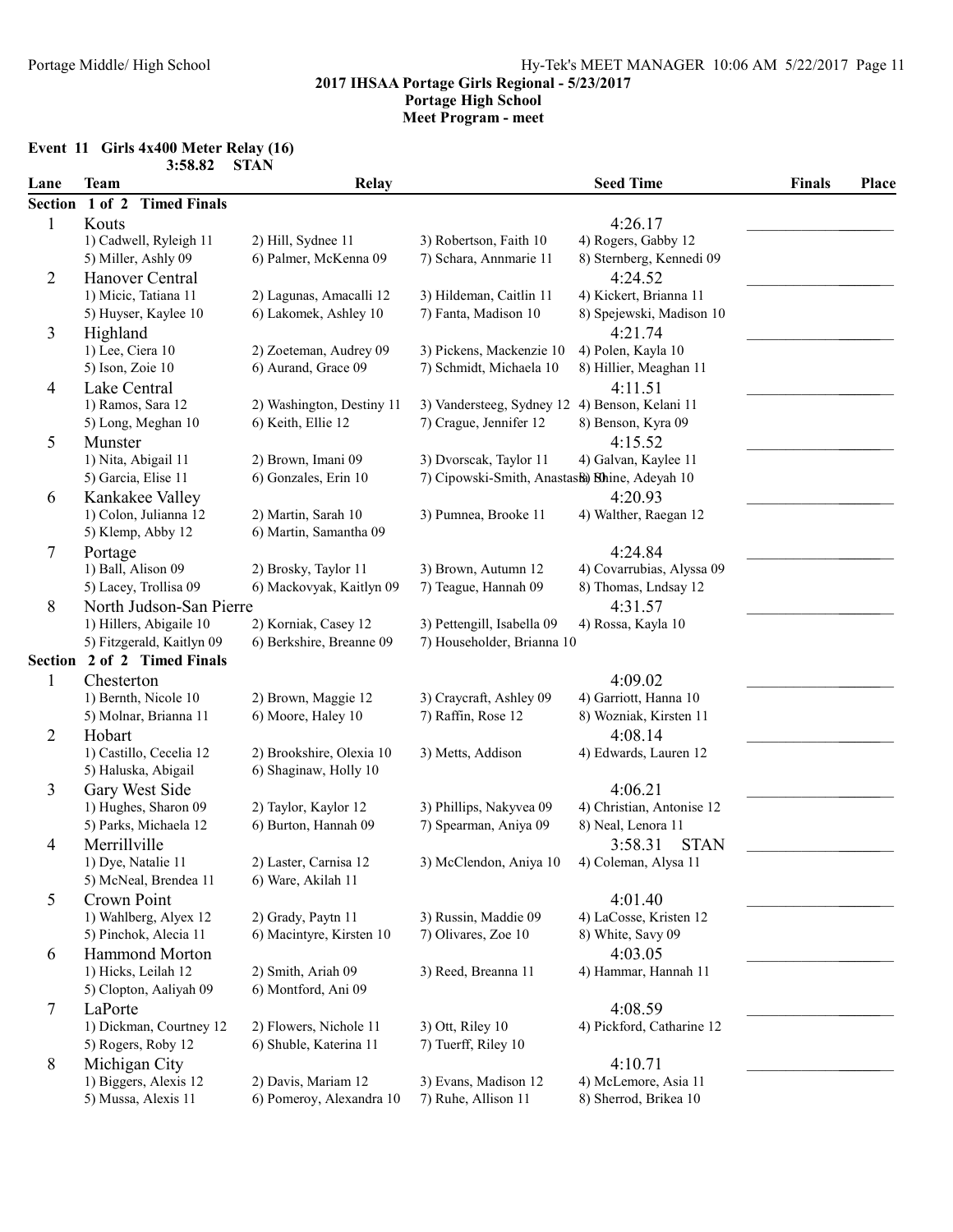Meet Program - meet

#### Event 12 Girls Long Jump (16) 17-03.25 STAN

| Pos    | Name                 |     | Year School         | <b>Seed Mark</b> |             | <b>Finals</b> | <b>Place</b> |
|--------|----------------------|-----|---------------------|------------------|-------------|---------------|--------------|
| Flight | 1 of 2 Finals        |     |                     |                  |             |               |              |
|        | Flowers, Nichole     | 11  | LaPorte             | 17-00.00         |             |               |              |
| 2      | Hill, Sydnee         | 11  | Kouts               | 17-00.00         |             |               |              |
| 3      | Rusiniak, Katie      |     | Lake Central        | 17-02.25         |             |               |              |
| 4      | Reed, Jai            | 09  | Calumet             | 17-02.75         |             |               |              |
| 5.     | McHenry, Payton      | 10  | Merrillville        | 17-03.25         | <b>STAN</b> |               |              |
| 6      | Thompson, Kiarra     | 12. | Merrillville        | 17-04.50         | <b>STAN</b> |               |              |
|        | Feder, Lauren        | 12  | Crown Point         | 17-06.50         | <b>STAN</b> |               |              |
| 8      | LaCosse, Kristen     | 12  | Crown Point         | 18-11.50         | <b>STAN</b> |               |              |
|        | Flight 2 of 2 Finals |     |                     |                  |             |               |              |
|        | Miller, Sheyalla     | 11  | Michigan City       | 16-01.75         |             |               |              |
| 2      | Cureton, Lauryn      | 12  | Hammond Bishop Noll | 16-02.00         |             |               |              |
| 3      | Sanders, Hailey      | 09  | Winamac Community   | 16-02.50         |             |               |              |
| 4      | Davis, Mariam        | 12  | Michigan City       | 16-08.00         |             |               |              |
| 5.     | Majety, Saveda       | 12. | Munster             | 16-08.25         |             |               |              |
| 6      | Long, Meghan         | 10  | Lake Central        | 16-09.25         |             |               |              |
|        | Cadwell, Ryleigh     | 11  | Kouts               | 16-09.75         |             |               |              |
| 8      | Guerrero, Victoria   | 09  | Highland            | 16-11.25         |             |               |              |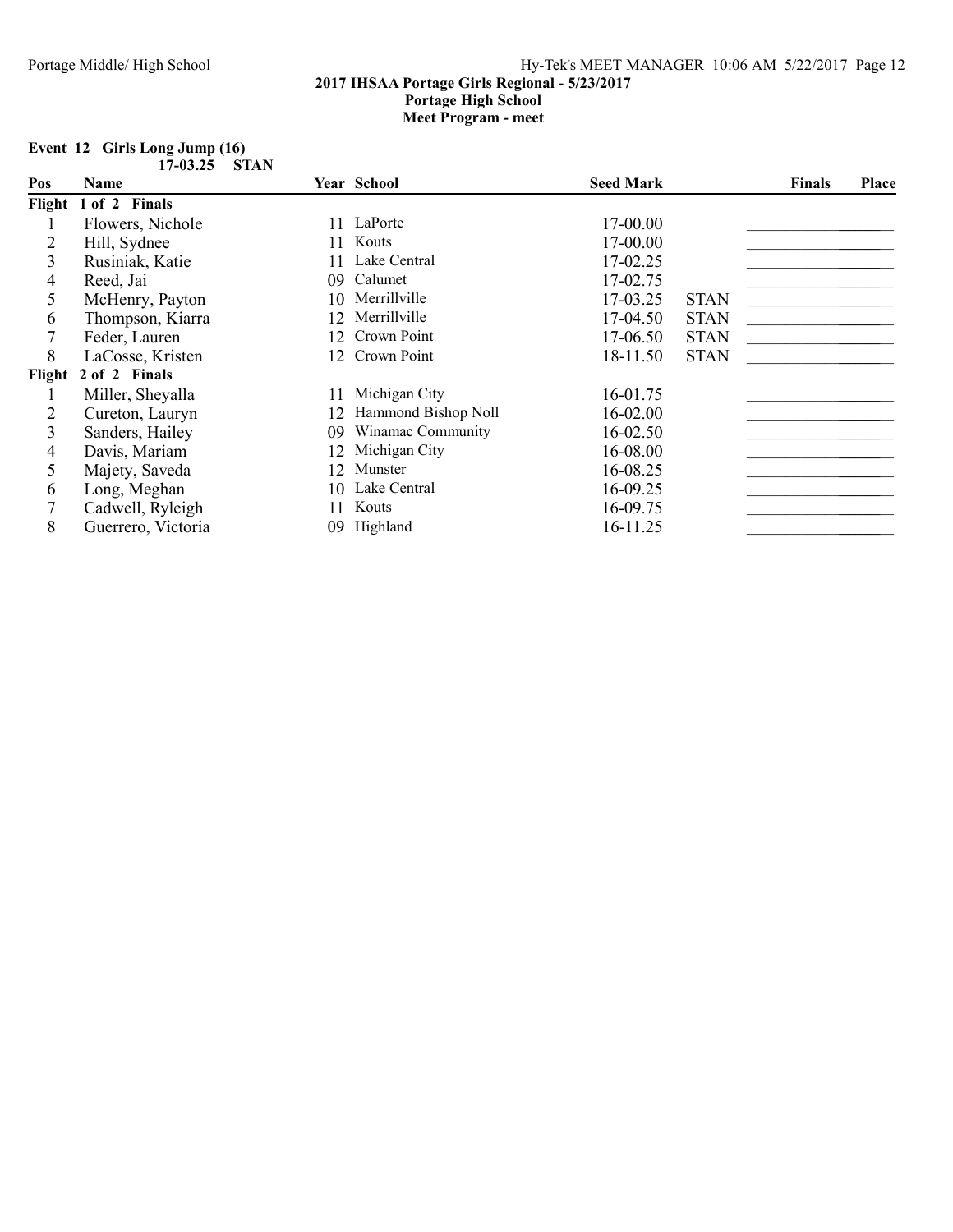## 2017 IHSAA Portage Girls Regional - 5/23/2017

Portage High School Meet Program - meet

#### Event 13 Girls High Jump (19) 5-04.25 STAN

| Pos    | <b>Name</b>          |    | Year School                 | <b>Seed Mark</b> |             | <b>Finals</b> | <b>Place</b> |
|--------|----------------------|----|-----------------------------|------------------|-------------|---------------|--------------|
| Flight | 1 of 1 Finals        |    |                             |                  |             |               |              |
|        | Thompson, Kiarra     | 12 | Merrillville                | $4 - 10.00$      |             |               |              |
| 2      | Rios, Sonja          | 11 | Morgan Township             | $4 - 10.00$      |             |               |              |
| 3      | Lagunas, Itzel       | 12 | Hanover Central             | $4 - 10.00$      |             |               |              |
| 4      | Hennessey, Alyssa    | 10 | Crown Point                 | $4 - 10.00$      |             |               |              |
| 5.     | Lopez, Angelica      | 12 | Portage                     | $4 - 10.00$      |             |               |              |
| 6      | Biggs, Starla        |    | North Newton                | $4 - 10.00$      |             |               |              |
|        | Fox, Haley           |    | Winamac Community           | $4 - 10.00$      |             |               |              |
| 8      | Marvel, Faith        | 11 | Morgan Township             | $4 - 10.00$      |             |               |              |
| 9      | Allen, Ivy           |    | North Newton                | $4 - 10.00$      |             |               |              |
| 10     | Brown, Maggie        | 12 | Chesterton                  | $4 - 10.00$      |             |               |              |
| 11     | Warnock, Annalise    | 09 | LaPorte                     | $4 - 10.00$      |             |               |              |
| 12     | Troup, Brittney      | 11 | Chesterton                  | 5-00.00          |             |               |              |
| 13     | Schmidt, Michaela    |    | 10 Highland                 | $5 - 00.00$      |             |               |              |
| 14     | Smith, Caleah        | 09 | LaPorte                     | 5-00.00          |             |               |              |
| 15     | Krzyzanowski, Amanda | 12 | North Judson-San Pierre     | 5-02.00          |             |               |              |
| 16     | Pisowicz, Olivia     | 12 | South Central (Union Mills) | 5-02.00          |             |               |              |
| 17     | Brown, Imani         | 09 | Munster                     | 5-03.00          |             |               |              |
| 18     | Harris, Eris         | 10 | Hammond Bishop Noll         | 5-03.00          |             |               |              |
| 19     | Erwin, Corin         | 12 | Munster                     | 5-07.00          | <b>STAN</b> |               |              |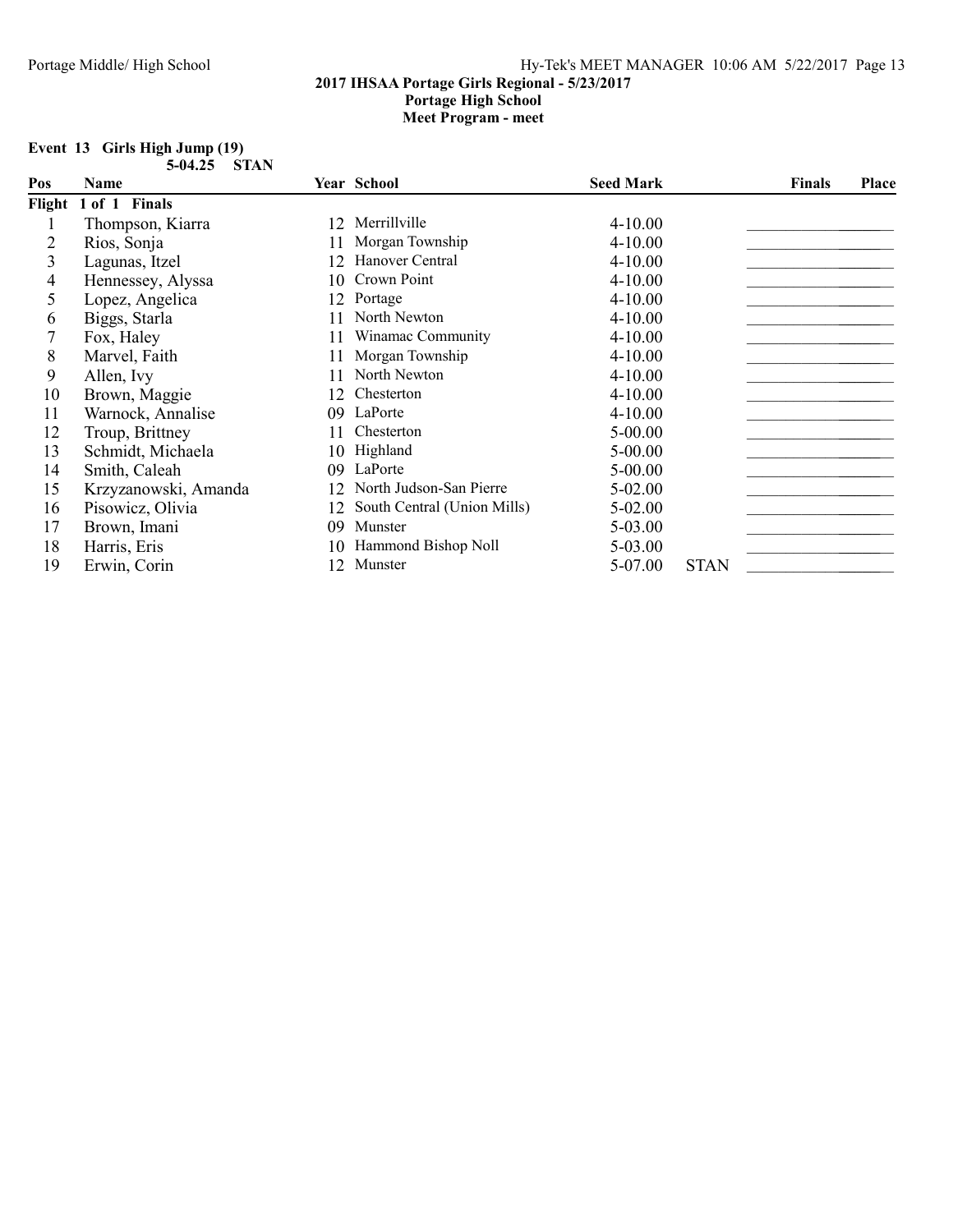|  | Event 14 Girls Discus Throw (16) |             |  |
|--|----------------------------------|-------------|--|
|  |                                  | 127-06 STAN |  |

| Pos    | <b>Name</b>          |     | Year School         | <b>Seed Mark</b> |             | <b>Finals</b> | <b>Place</b> |
|--------|----------------------|-----|---------------------|------------------|-------------|---------------|--------------|
|        | Flight 1 of 2 Finals |     |                     |                  |             |               |              |
|        | Hentschel, Kirsten   | 11  | Kankakee Valley     | 97-05            |             |               |              |
|        | Horin, Madison       | 10- | Munster             | 98-00            |             |               |              |
| 3      | Bormet, Ella         | 09  | Morgan Township     | 101-03           |             |               |              |
| 4      | Rivera, Chloe        | 12  | Highland            | 101-07           |             |               |              |
|        | Reid, Taylor         | 12  | Hammond Bishop Noll | 102-00           |             |               |              |
| 6      | Revercomb, Madeline  |     | 12 Highland         | 102-06           |             |               |              |
|        | Gatewood, Hayley     | 12. | North Newton        | $102 - 11$       |             |               |              |
| 8      | Redlin, Hannah       | 09  | Rensselaer Central  | 104-01           |             |               |              |
| Flight | 2 of 2 Finals        |     |                     |                  |             |               |              |
|        | Krulik, Hayley       | 12  | Crown Point         | 108-00.50        |             |               |              |
|        | Spangler, Sarah      |     | Hanover Central     | 112-07           |             |               |              |
| 3      | Hundt, Emily         | 11  | New Prairie         | 113-09           |             |               |              |
| 4      | Joy, Kelly           | 12. | Lake Central        | 115-06           |             |               |              |
| 5.     | Farley, Victoria     | 12  | Portage             | 116-06           |             |               |              |
| 6      | Corley, Brittany     | 12. | Portage             | 118-10           |             |               |              |
|        | Kem, Katie           | 12. | Rensselaer Central  | 119-07           |             |               |              |
| 8      | Ochs, Madison        |     | Valparaiso          | 130-01           | <b>STAN</b> |               |              |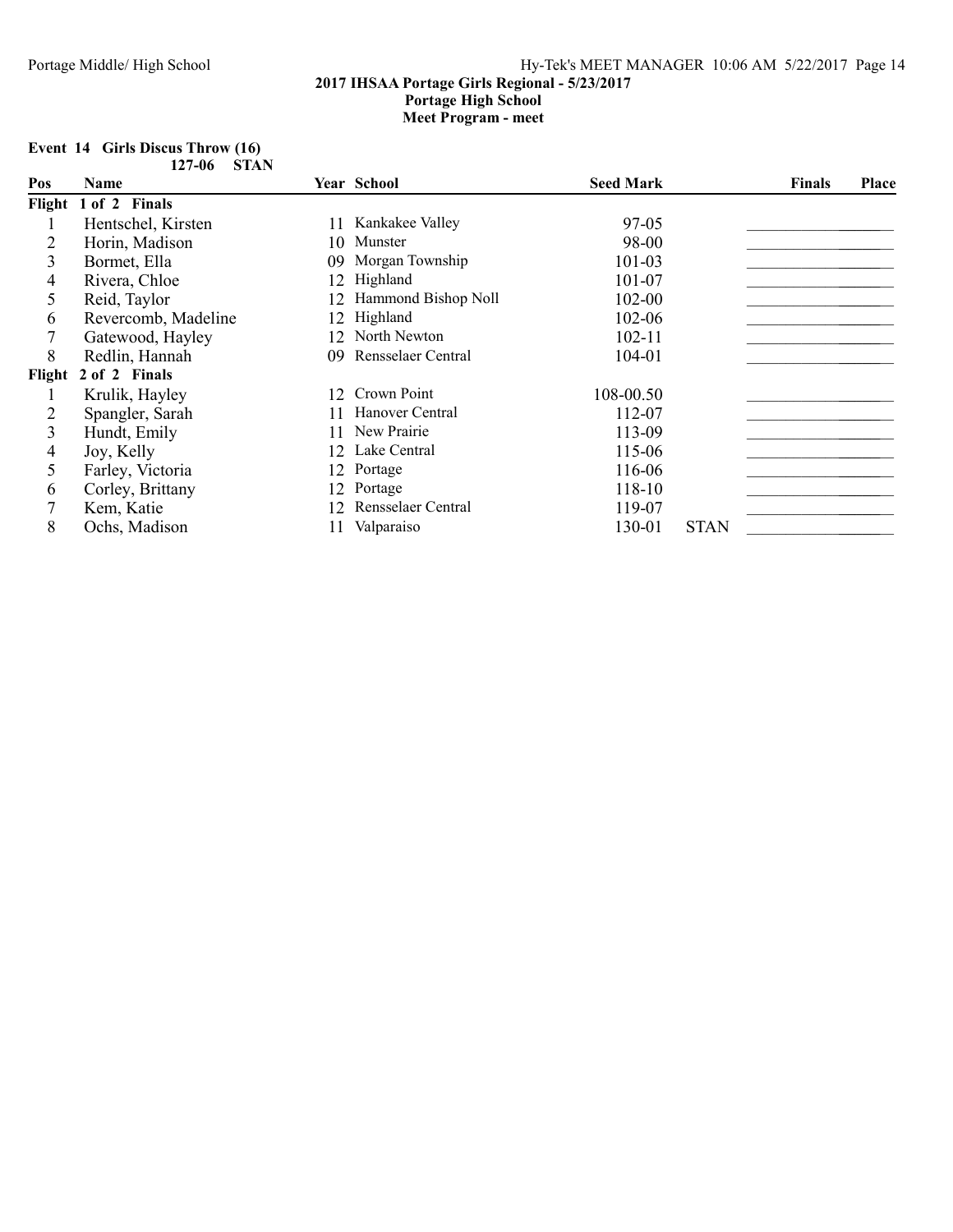Meet Program - meet

#### Event 15 Girls Shot Put (16) 40-05.00 STAN

| Pos    | <b>Name</b>          |    | Year School                | <b>Seed Mark</b> |             | <b>Finals</b> | Place |
|--------|----------------------|----|----------------------------|------------------|-------------|---------------|-------|
|        | Flight 1 of 2 Finals |    |                            |                  |             |               |       |
|        | Fase, Emma           |    | 12 Kankakee Valley         | 32-11.25         |             |               |       |
|        | Schumacher, Morgan   |    | 12 North Judson-San Pierre | 34-00.00         |             |               |       |
| 3      | Shorter, Tiara       | 11 | Lighthouse Cpa             | 34-02.00         |             |               |       |
| 4      | Parks, Desire'       |    | 12 Lighthouse Cpa          | 34-04.00         |             |               |       |
|        | Kem, Katie           |    | 12 Rensselaer Central      | 34-06.25         |             |               |       |
| 6      | Greenholt, Tanner    | 09 | Lowell                     | 35-03.50         |             |               |       |
|        | Urchell, Claire      | 11 | Lake Central               | 36-02.00         |             |               |       |
| 8      | Reid, Taylor         |    | 12 Hammond Bishop Noll     | 36-05.00         |             |               |       |
| Flight | 2 of 2 Finals        |    |                            |                  |             |               |       |
|        | Spangler, Sarah      | 11 | Hanover Central            | 36-08.50         |             |               |       |
|        | O'Neal, Janelle      |    | LaPorte                    | 36-11.50         |             |               |       |
| 3      | Woods, Arcadia       | 12 | Michigan City              | 37-00.00         |             |               |       |
| 4      | Ellis, Makeda        | 10 | Lake Central               | 37-00.50         |             |               |       |
| 5.     | Piper, Kayla         | 12 | Griffith                   | 38-02.00         |             |               |       |
| 6      | Thomas, Raegene      | 12 | Merrillville               | 38-06.00         |             |               |       |
|        | Ochs, Madison        | 11 | Valparaiso                 | 42-00.00         | <b>STAN</b> |               |       |
| 8      | Farley, Victoria     |    | 12 Portage                 | 48-05.00         | <b>STAN</b> |               |       |